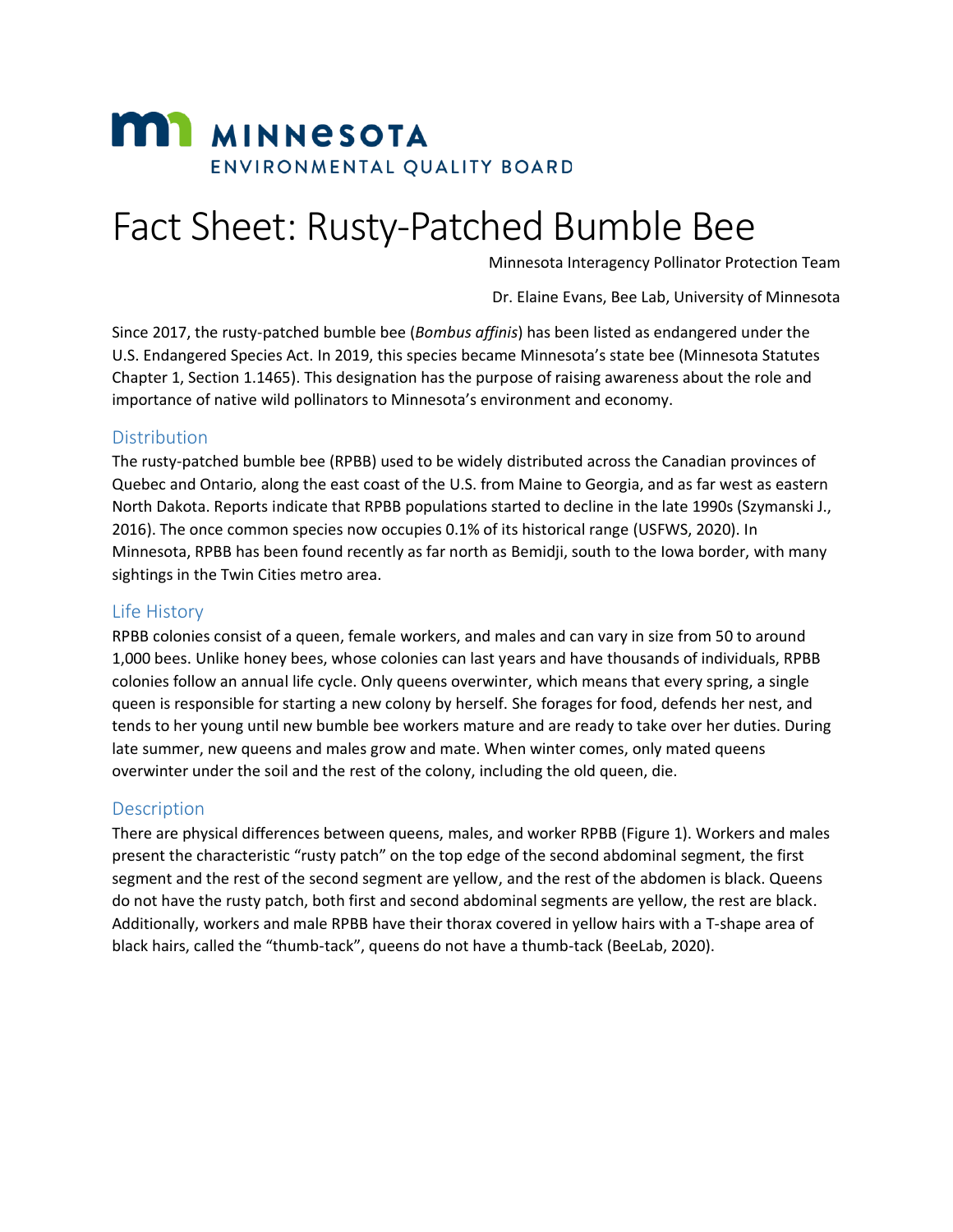

**Figure 1.** Queen, worker, and male rusty-patched bumble bees. (Illustration by Dr. Elaine Evans, Bee Lab, University of Minnesota).

# Feeding Habits

RPBB feeds on a wide range of plants. From spring to fall, RPBB colonies need a constant and diverse supply of pollen and nectar.

# FAQ

# Why is the rusty-patched bumble bee endangered?

Native pollinators, including the rusty-patched bumble bee, are threatened by several factors:

- 1. Loss and fragmentation of their natural habitat. With the increase of urbanization and agricultural intensification, there are fewer food resources and nesting sites for bees. Monocultures of turf in cities and monocultures in rural areas can be food deserts to pollinators.
- 2. Pesticides. Pesticides can harm pollinator populations. While not the only tool for pest control, pesticides are used in food production, protection of human health, or controlling invasive species. It is important to reduce the exposure of bees and other pollinators to insecticides and fungicides.
- 3. Diseases and parasites. The commercial production of bumble bees and management of honey bees to provide pollination services may have introduced foreign pathogens and parasites to native bee populations.
- 4. Climate change. As temperatures across the globe change, extreme weather events connected with climate change such as flooding, drought, and fires directly harm pollinators. There have been reports of disruptions between bee emergence and flower blooms, reducing food availability and pollination services. For example, after warmer winters, some spring flowers will start blooming early, and by the time RPBB queens emerge, there will be fewer flowers available, meaning that bees miss out on food and flowers miss out on pollination (Kehrberger et al 2019). Many pollinators have had to move to new areas to stay within the temperature ranges they need for survival. Another effect can be seen in false "springs," which wake bees up earlier only to be killed by lower temperatures later on (Harrington, 2018).

These four factors interact and amplify the effect of each one on its own. For example, poor nutrition due to habitat loss can make bees are more susceptible to negative effects of diseases and pesticides. In addition, habitat loss reduces the ability of pollinators to move when areas become unsuitable due to climate change.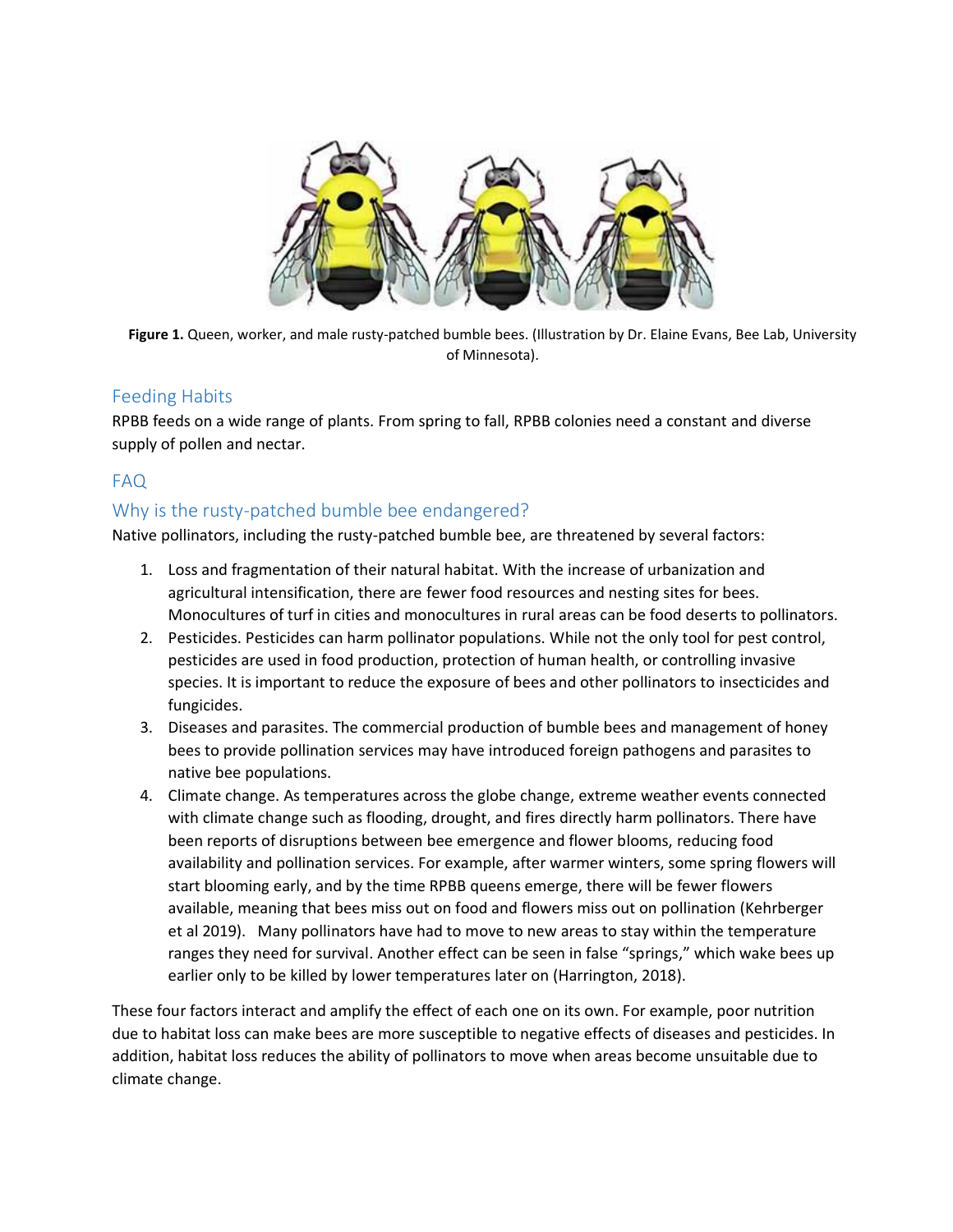### What can we do to help?

- You can help the rusty-patched bumble bee and pollinators in general by planting a pollinator garden. Even small spaces can make a big difference. The Board of Water and Soil Resources (BWSR) created great [resources](https://bwsr.state.mn.us/pollinator-toolbox) to guide you through this process.
	- $\circ$  Say goodbye to unnecessary lawn areas and start integrating pollinator habitat in your home landscaping. Prioritize the use of native plants, which are better for native pollinators and the environment. Once established, native plants need less water and maintenance than turfgrass. Installing pollinator plantings and bee-friendly lawns can be an important step toward a more sustainable garden.
- Support the creation of natural areas in your neighborhood, city, and state. This may benefit pollinators and other wildlife. Native plant communities [can improve water](https://www.dnr.state.mn.us/gardens/nativeplants/benefits.html) and soil quality.
- Reduce pesticide use in gardens and backyards. Adopt an integrated pest management (IPM) approach to control pests in your garden. The Minnesota Department of Agriculture has develope[d best management practices](https://www.mda.state.mn.us/pesticide-fertilizer/best-management-practices-pollinators-their-habitat) for pesticide use in gardens and urban landscapes.
- Get involved in citizen science monitoring programs like the Bumble Bee Watch, and iNaturalist. Help scientists figure out the status of important native wild bees and butterflies in the State.
- Tell your friends, neighbors and co-workers about the importance of pollinators and the simple steps they can take to help.

# Fun facts

- There are about 250 species of bumble bees in the world!
- RPBB queens may build their nests in cavities above and belowground. They try to find cavities already formed, like abandoned rodent burrows and bird nests! (Plath 1922, pp. 190–191; Macfarlane et al. 1994, p. 4).
- In the U.S., the RPBB is the first bumble bee to be federally listed as an endangered species.
- Bumble bees are particularly adept at pollinating tomatoes, cranberries, blueberries, and other plants with specialized anthers due to their ability to rapidly vibrate their wing muscles to dislodge pollen. This is known as buzz pollination or sonication. Ground cherries (*Physalis* sp.) are one example of a Minnesota native that requires buzz pollination!

# References

- BeeLab. (2020). *Bee Lab*. Retrieved from Rusty-patched bumble bee identification: https://www.beelab.umn.edu/rusty-patched-identification
- Harrington, S. (2018). *Yale Climate Connections*. Retrieved from What will happen to pollinators as the climate changes?: https://yaleclimateconnections.org/2018/09/what-will-happen-topollinators/
- Kehrberger, S., Holzschuh, A. (2019). *Warmer temperatures advance flowering in a spring plant more strongly than emergence of two solitary spring bee species*. PloS One, 14 (6).

Minnesota Statutes 2019, Section 1.465, subdivision 1; MINN. STAT. ANN. 1.465 (2019)